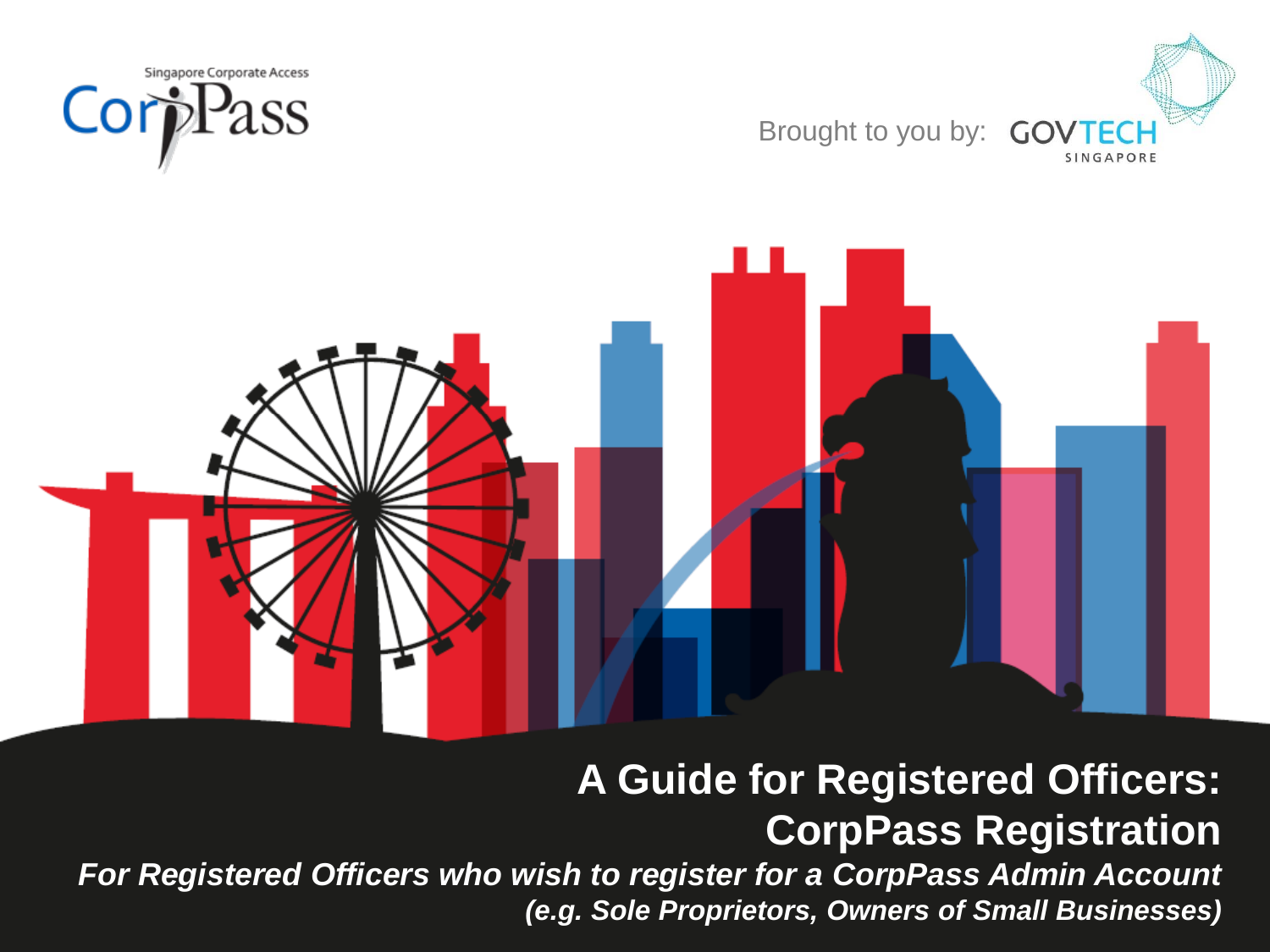

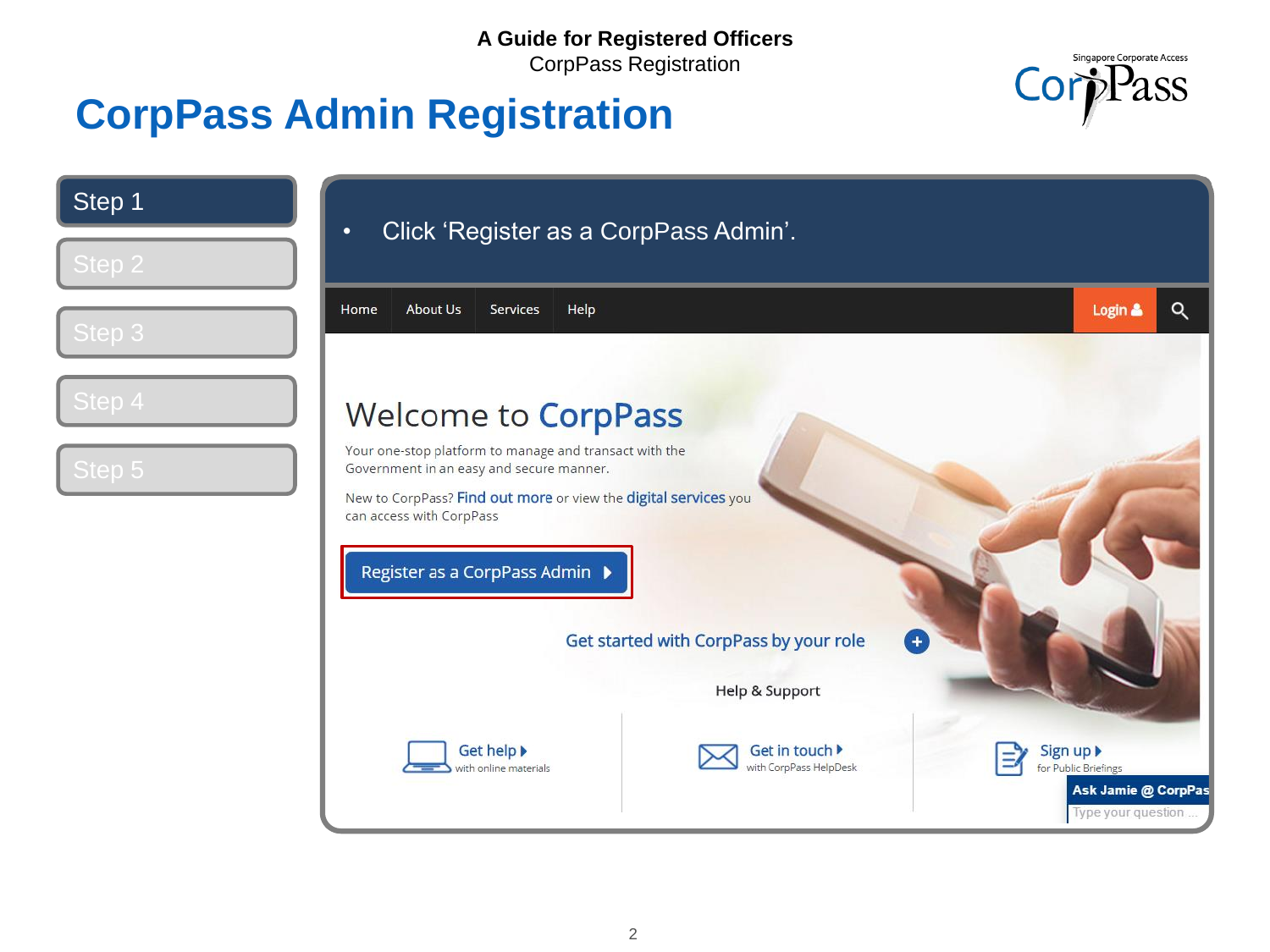

| Step 1 | You will be redirected to the SingPass login page. Enter your SingPass ID<br>$\bullet$<br>& Password, then click 'Login'. Alternatively, log in with SingPass Mobile |
|--------|----------------------------------------------------------------------------------------------------------------------------------------------------------------------|
| Step 2 | app.                                                                                                                                                                 |
| Step 3 |                                                                                                                                                                      |
| Step 4 | gapore Personal Access<br>Singapore Government<br>Integrity · Service · Excellence<br>A A A H Contact Us   Feedback   Sitemap   FAQ Q                                |
| Step 5 | 哪<br>Click here to log in with<br>SingPass Mobile app<br>Log in<br>SingPass ID<br>Password<br>O<br>œ<br>Login $\Theta$                                               |
|        | '≗,<br>四<br>Forgot SingPass ID or password?<br>Don't have an account? Register now<br>Update<br>Register for<br>Reset                                                |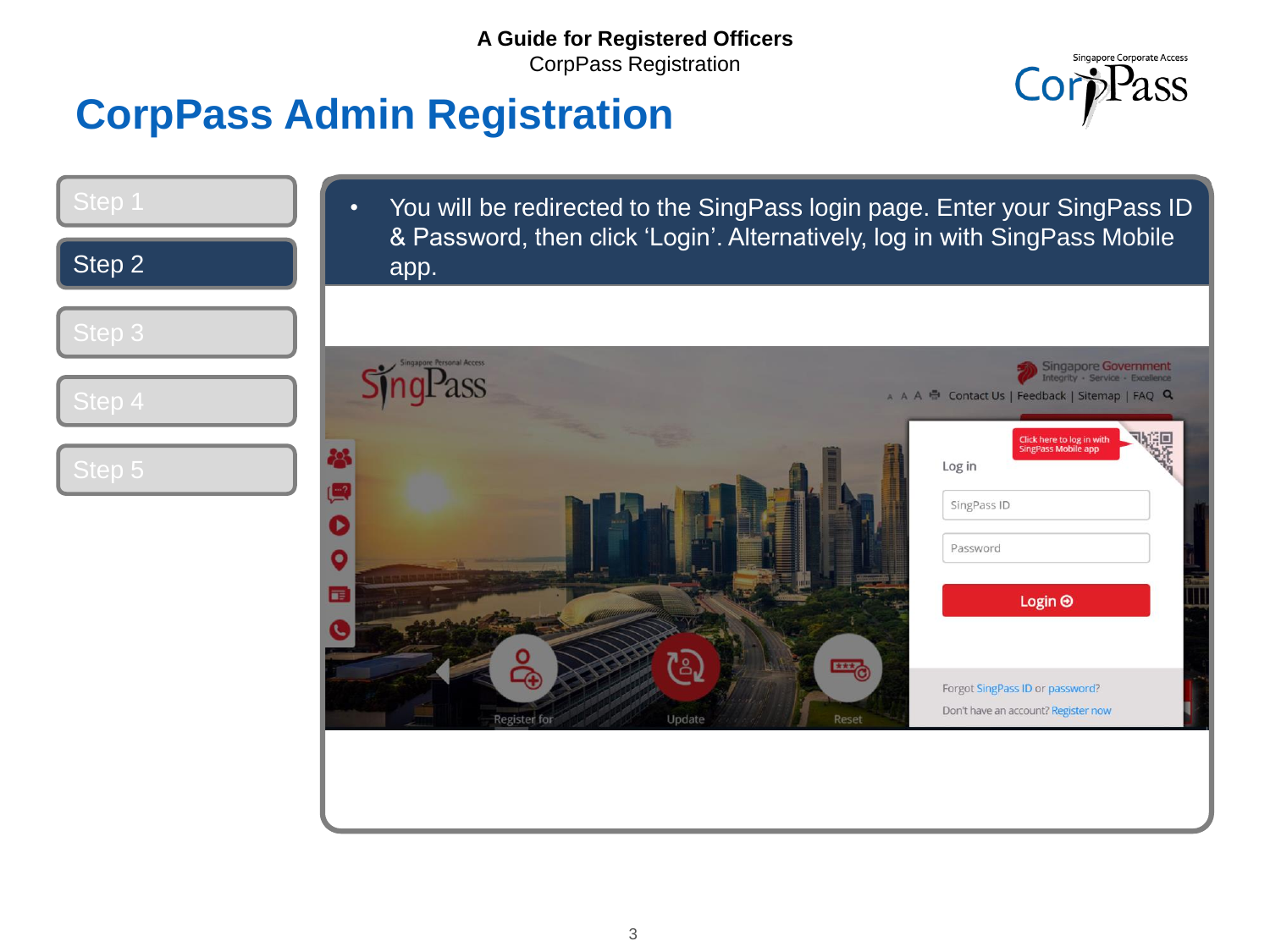

| Step 1<br>Step 2 | Arrive at 2FA verification page. You can choose your verification methods.<br>$\bullet$                                                                                                                                                                                                                                    |                                                                     |
|------------------|----------------------------------------------------------------------------------------------------------------------------------------------------------------------------------------------------------------------------------------------------------------------------------------------------------------------------|---------------------------------------------------------------------|
| Step 3           | Singapore Personal Access                                                                                                                                                                                                                                                                                                  | Singapore Government<br>Integrity · Service · Excellence<br>AAA - Q |
| Step 4<br>Step 5 | Last Login: 17/01/2019 14:12<br>A notification has been sent via SingPass Mobile. Tap on it within 2 minutes to proceed.<br>23                                                                                                                                                                                             | Logout <sup>(+</sup>                                                |
|                  | $\left(\frac{m}{2}\right)$<br>O<br>SingPass Mobile<br><b>SMS OTP</b><br><b>Token OTP</b><br>O<br>Tap on the push notification sent via SingPass Mobile within 2 minutes.<br><b>SingPass</b><br>面<br><b>Mobile</b><br>If you do not receive a push notification within 30 seconds, please open the app and select "Resend". |                                                                     |
|                  | $\mathbf{\bullet}$<br>Resend<br><b>SingPass</b>                                                                                                                                                                                                                                                                            |                                                                     |
|                  |                                                                                                                                                                                                                                                                                                                            |                                                                     |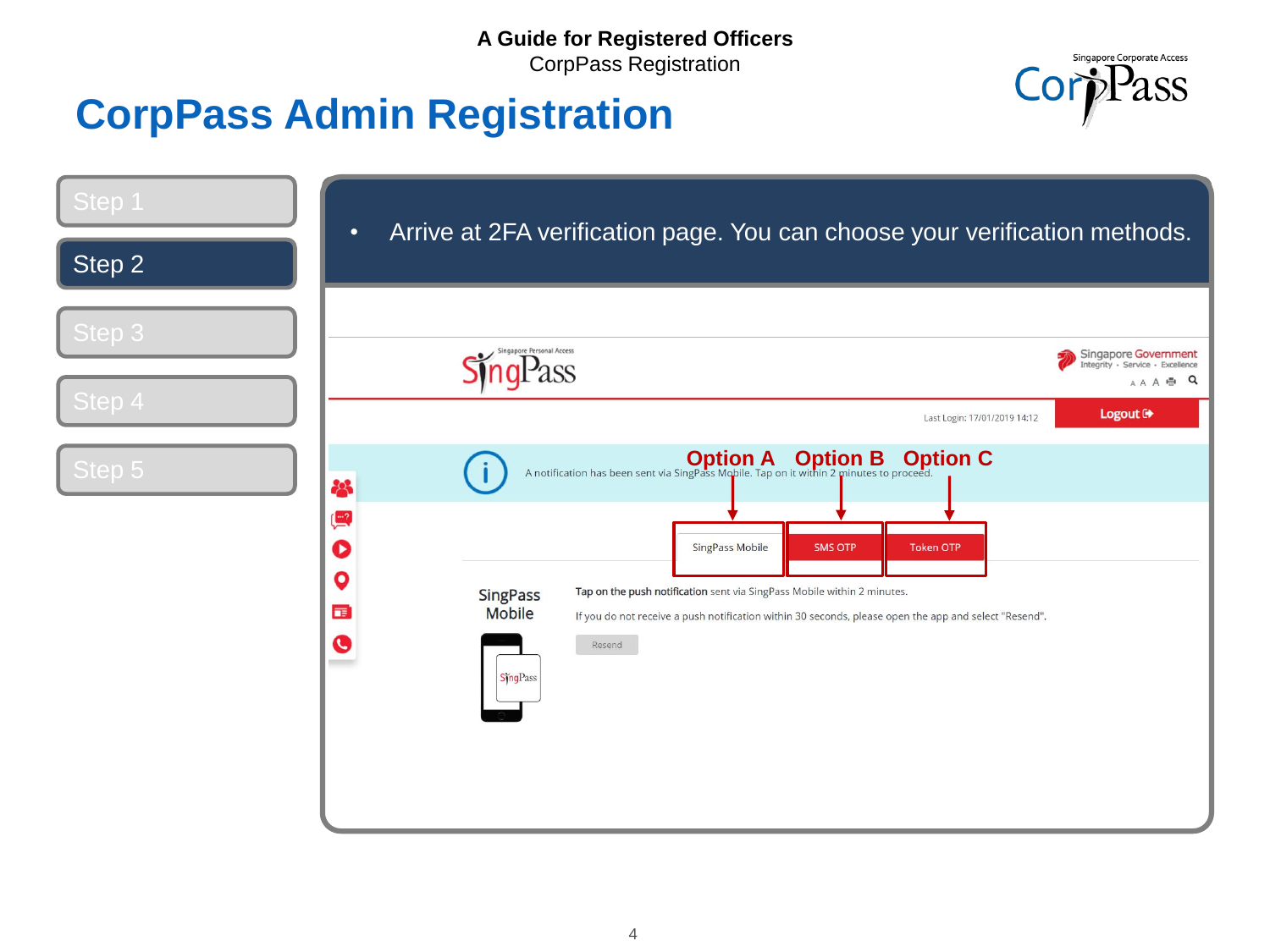

| Step 1<br>Step 2 (Option A) | $\bullet$                                                                                         | If you have set up SingPass Mobile, you will receive a notification via the<br>mobile app. Tap the notification in your mobile to proceed.                                                                                                                 |                                                                    |
|-----------------------------|---------------------------------------------------------------------------------------------------|------------------------------------------------------------------------------------------------------------------------------------------------------------------------------------------------------------------------------------------------------------|--------------------------------------------------------------------|
|                             |                                                                                                   |                                                                                                                                                                                                                                                            |                                                                    |
| Step 3                      |                                                                                                   | ingapore Personal Access                                                                                                                                                                                                                                   | Singapore Government<br>Integrity · Service · Excellence<br>AAA HQ |
| Step 4                      |                                                                                                   | Last Login: 17/01/2019 14:12                                                                                                                                                                                                                               | Logout <sup>®</sup>                                                |
| Step 5                      | 88                                                                                                | A notification has been sent via SingPass Mobile. Tap on it within 2 minutes to proceed.                                                                                                                                                                   |                                                                    |
|                             | $\overline{2}$<br>O<br>Q<br><b>SingPass</b><br>面<br><b>Mobile</b><br>$\bullet$<br><b>SingPass</b> | <b>SingPass Mobile</b><br><b>SMS OTP</b><br><b>Token OTP</b><br>Tap on the push notification sent via SingPass Mobile within 2 minutes.<br>If you do not receive a push notification within 30 seconds, please open the app and select "Resend".<br>Resend |                                                                    |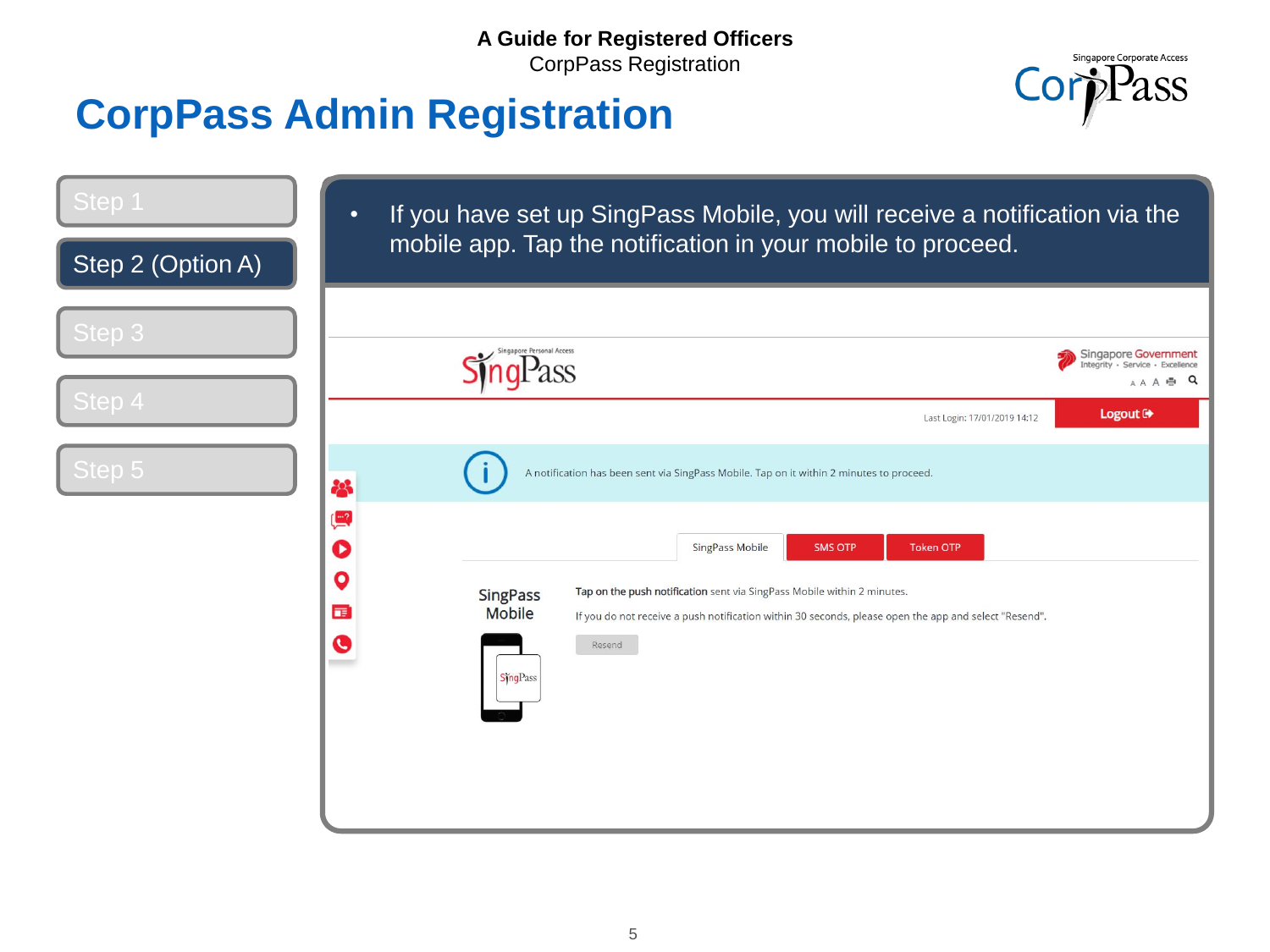

| Step 1<br>Step 2 (Option B) | If you have set up SMS OTP, enter the 6-digit Mobile OTP sent to your<br>$\bullet$<br>registered mobile number, then click 'Submit'.                                                                                                                                                                                                                                    |  |  |
|-----------------------------|-------------------------------------------------------------------------------------------------------------------------------------------------------------------------------------------------------------------------------------------------------------------------------------------------------------------------------------------------------------------------|--|--|
| Step 3<br>Step 4            | Singapore Personal Access<br>Singapore Government<br>Integrity · Service · Excellence<br>ass<br>$A A A \xrightarrow{\text{max}} Q$                                                                                                                                                                                                                                      |  |  |
| Step 5                      | Logout <sup>®</sup><br>Last Login: 17/01/2019 14:12<br><b>SingPass Mobile</b><br><b>SMS OTP</b><br><b>Token OTP</b><br>28<br>Enter the 6-digit One-Time Password (OTP) sent to your mobile number (****3220). Not your mobile number?<br><b>SMS OTP</b><br>$\overline{2}$<br>OTP:<br>OTP<br>Submit<br>D<br><b>Resend OTF</b><br>SMS<br>Q<br><b>Click Here</b><br>面<br>G |  |  |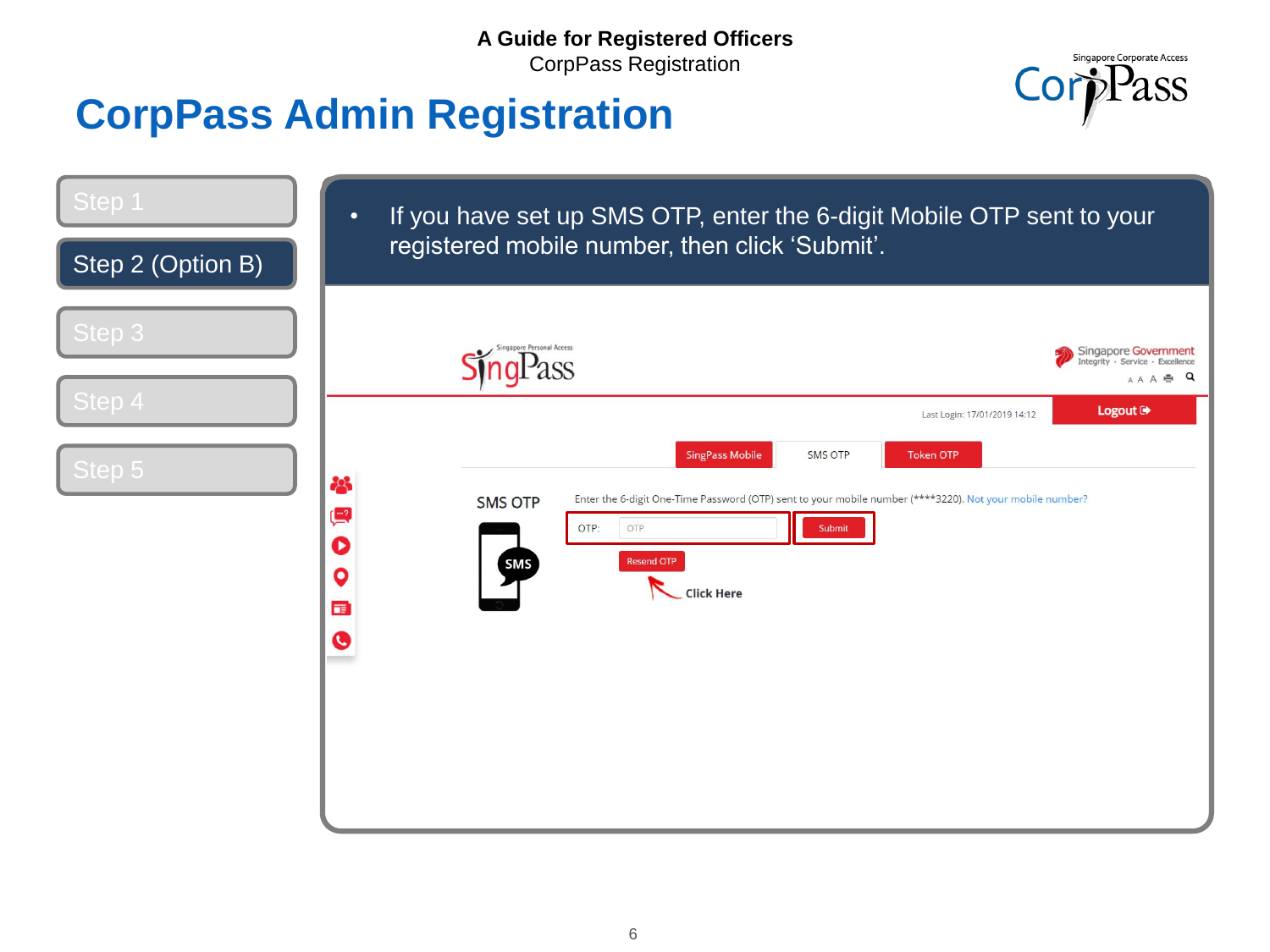

| Step 1<br>Step 2 (Option C) | $\bullet$                                                       | Alternatively, if you have a OneKey Token, enter your 8-digit OTP shown<br>on your Token, then click 'Submit'.                                                                                                                                                                                                                                                                                                                                        |
|-----------------------------|-----------------------------------------------------------------|-------------------------------------------------------------------------------------------------------------------------------------------------------------------------------------------------------------------------------------------------------------------------------------------------------------------------------------------------------------------------------------------------------------------------------------------------------|
| Step 3<br>Step 4            |                                                                 | ingapore Personal Access<br>Singapore Government<br>Integrity · Service · Excellence<br>$A A \xrightarrow{\bullet} Q$<br>Logout <sup>[+</sup><br>Last Login: 17/01/2019 14:12                                                                                                                                                                                                                                                                         |
| Step 5                      | 8<br>هيا)<br>Q<br>$\boldsymbol{\mathsf{Q}}$<br>面<br>$\mathbf G$ | <b>SingPass Mobile</b><br><b>SMS OTP</b><br><b>Token OTP</b><br><b>Token OTP</b><br>Step 1<br>Press and hold "1" to generate your 8-digit One-Time Password (OTP).<br>000<br>$4 - 5 - 6$<br>$\mathbf{y} = \mathbf{z} - \mathbf{y}$<br>$- 0$<br>Step 2<br>Enter the 8-digit OTP generated from your OneKey Token (xxxxxx7503).<br>OTP:<br>Submit<br><b>OTP</b><br>Note:<br>. Lost or damaged your OneKey Token? Visit Assurity counters to replace it. |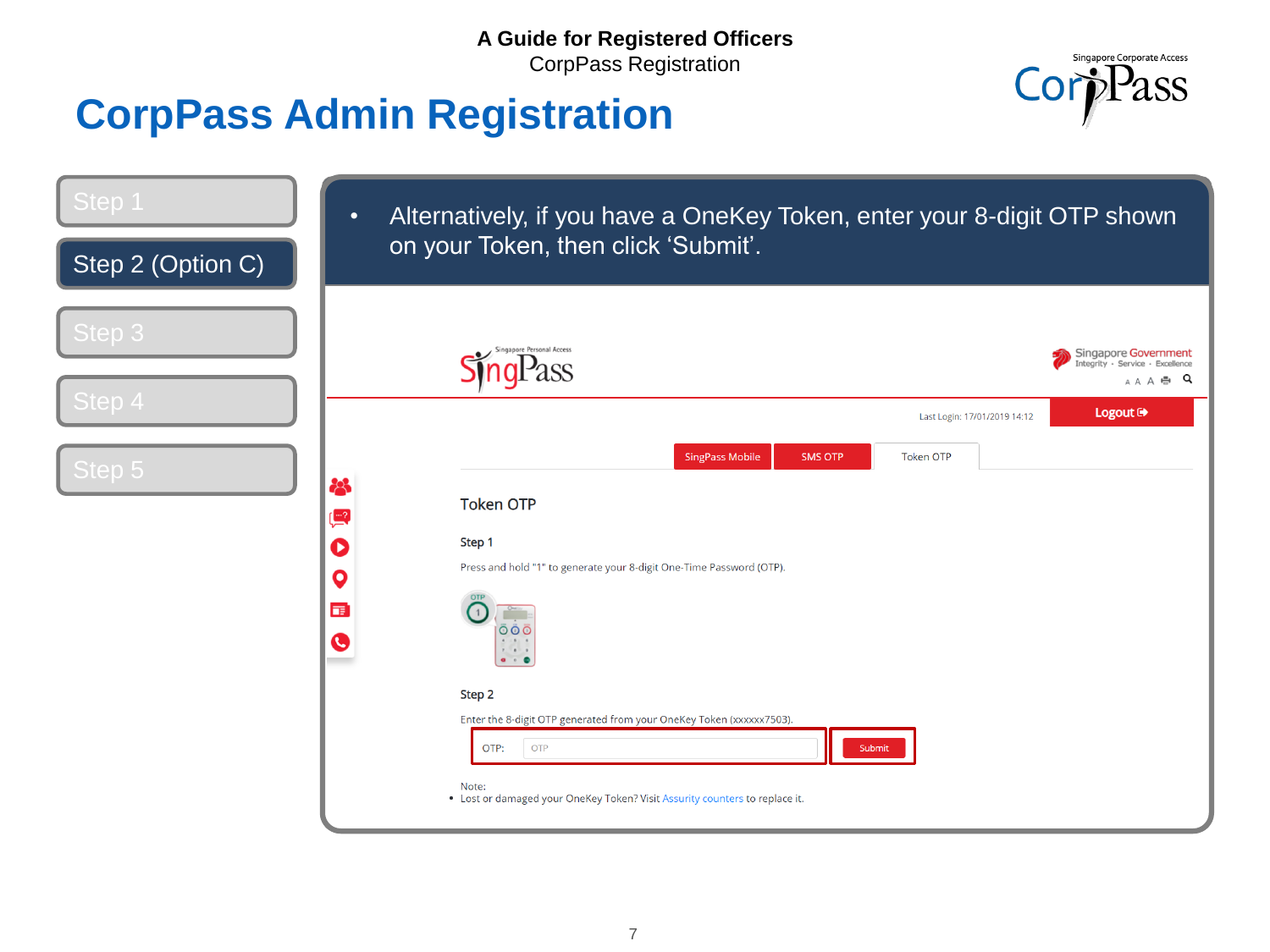

| Step 1<br>Step 2   | To begin with your CorpPass Admin account registration, input entity UEN.<br>$\bullet$ |                        |                                                          |  |
|--------------------|----------------------------------------------------------------------------------------|------------------------|----------------------------------------------------------|--|
|                    | Register Admin Account                                                                 |                        |                                                          |  |
| Step 3             |                                                                                        |                        |                                                          |  |
| Step 4             | Enter<br>Revies<br><b>Details</b><br>& Submi                                           |                        |                                                          |  |
|                    | Ensure that you are the appointed CorpPass Admin for your Entity.                      |                        | The system automatically                                 |  |
| Step $5$           | This form will take about 5 minutes to complete.                                       |                        | identifies the entities which<br>you are registered with |  |
|                    | * - denotes mandatory fields                                                           |                        |                                                          |  |
|                    | <b>Enter Entity Detail</b>                                                             |                        |                                                          |  |
|                    | Unique Entity Number (UEN)*(1)                                                         |                        |                                                          |  |
|                    |                                                                                        | 53179701E              |                                                          |  |
|                    | <b>Enter Your Contact Details</b>                                                      | 87391334E<br>98520586E |                                                          |  |
|                    | <b>Full Name</b>                                                                       | PHANG GABRIEL          |                                                          |  |
|                    | Email* $\odot$                                                                         |                        |                                                          |  |
| <b>Scroll down</b> |                                                                                        | abc@abc.com            |                                                          |  |
| to continue        | Confirm Email*                                                                         |                        |                                                          |  |
|                    | Mobile No.                                                                             |                        |                                                          |  |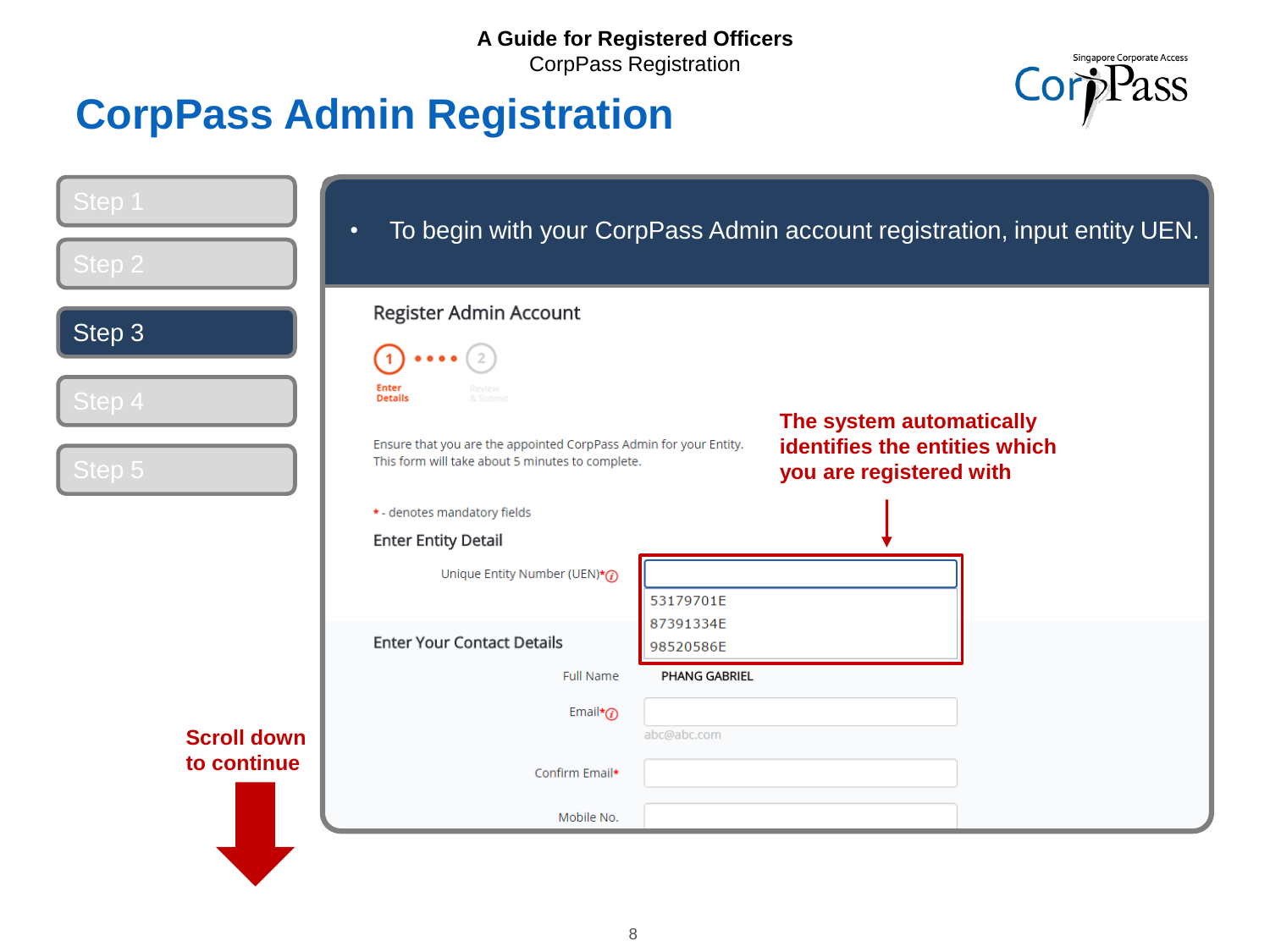

| Step 1 | $\bullet$<br>register on CorpPass.                                                    | Enter the contact details (email address & mobile number) you wish to |  |
|--------|---------------------------------------------------------------------------------------|-----------------------------------------------------------------------|--|
| Step 2 |                                                                                       |                                                                       |  |
| Step 3 | Full Name<br>Your full name<br>will be populated<br>Email* $\odot$<br>as per SingPass | PHANG GABRIEL<br>abc@abc.com                                          |  |
| Step 4 | (or NRIC / FIN).<br>Confirm Email*                                                    | <b>Confirm your</b><br>contact details.                               |  |
| Step 5 | Mobile No.                                                                            |                                                                       |  |
|        | <b>Create Your Account Details</b>                                                    |                                                                       |  |
|        | CorpPass $ID*(i)$                                                                     | Example: CLARISSA70                                                   |  |
|        | New Password*                                                                         |                                                                       |  |
|        | Re-enter New Password*                                                                |                                                                       |  |
|        | Request e-Service Access <b><i>O</i></b>                                              |                                                                       |  |
|        | I would like to access all e-Services available on CorpPass with my Admin Account.    |                                                                       |  |
|        |                                                                                       | <b>Next</b><br>Cancel                                                 |  |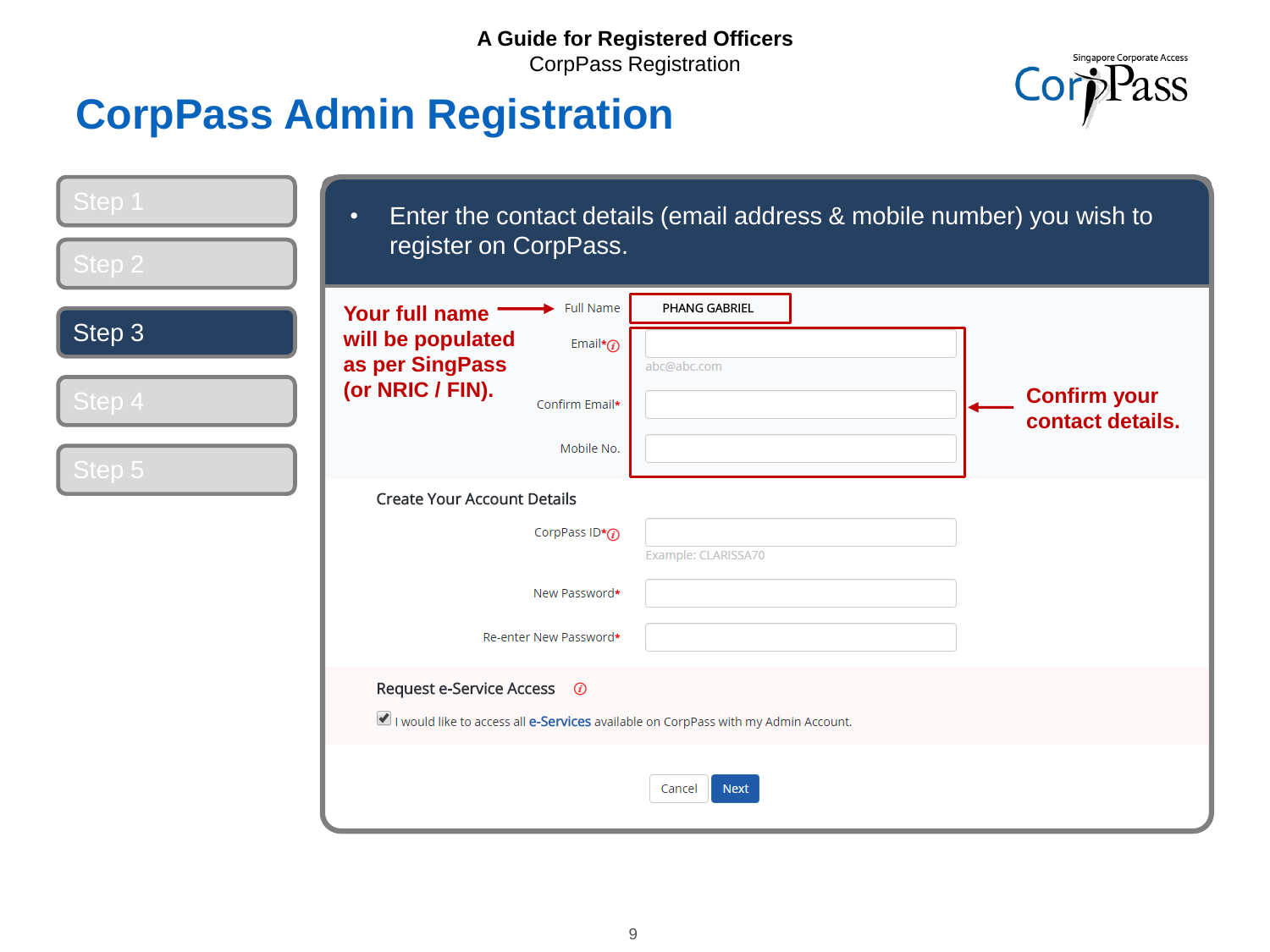

| Step 1           | $\bullet$                                                                     | Enter a CorpPass ID and the password of your choice.                             |                                                                                         |
|------------------|-------------------------------------------------------------------------------|----------------------------------------------------------------------------------|-----------------------------------------------------------------------------------------|
| Step 2           |                                                                               |                                                                                  |                                                                                         |
| Step 3           | Full Name<br>Email* $\widehat{a}$                                             | PHANG GABRIEL<br>abc@abc.com                                                     |                                                                                         |
| Step 4<br>Step 5 | Confirm Email*<br>Mobile No.                                                  |                                                                                  | You will not be able<br>to change your<br><b>CorpPass ID once</b><br>this is confirmed. |
|                  | <b>Create Your Account Details</b><br>CorpPass $ID*(i)$                       | Example: CLARISSA70                                                              |                                                                                         |
|                  | New Password*<br>Re-enter New Password*                                       | Required<br>X 8-24 characters<br>X Alphabetic characters<br>X Numeric characters | <b>Ensure that your</b><br>password meets<br>the criteria.                              |
|                  | Request e-Service Access ©<br>I would like to access all e-Services available | Optional<br>X Special character (\$!#&@?%=_)                                     |                                                                                         |
|                  |                                                                               | <b>Next</b><br>Cancel                                                            |                                                                                         |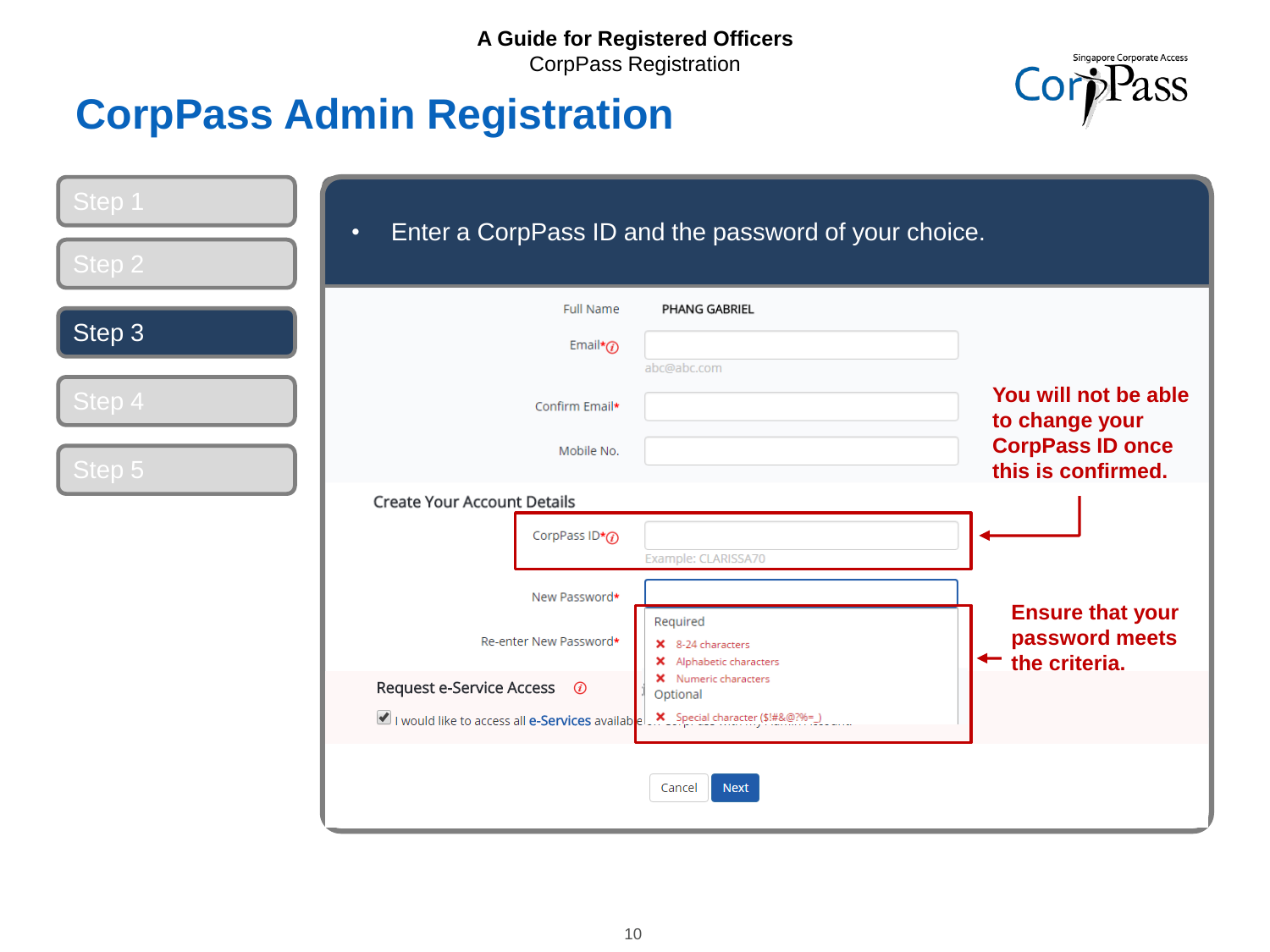

| Step 1 | Re-enter your password in the 'Confirm Password' box.<br>$\bullet$                 |
|--------|------------------------------------------------------------------------------------|
| Step 2 |                                                                                    |
|        | Full Name<br>PHANG GABRIEL                                                         |
| Step 3 | Email* $\odot$<br>abc@abc.com                                                      |
| Step 4 | Confirm Email*                                                                     |
| Step 5 | Mobile No.                                                                         |
|        | <b>Create Your Account Details</b>                                                 |
|        | CorpPass ID*(i)<br>Example: CLARISSA70                                             |
|        | New Password*                                                                      |
|        | Re-enter New Password*                                                             |
|        | Request e-Service Access <b><i><b>O</b></i></b>                                    |
|        | I would like to access all e-Services available on CorpPass with my Admin Account. |
|        | <b>Next</b><br>Cancel                                                              |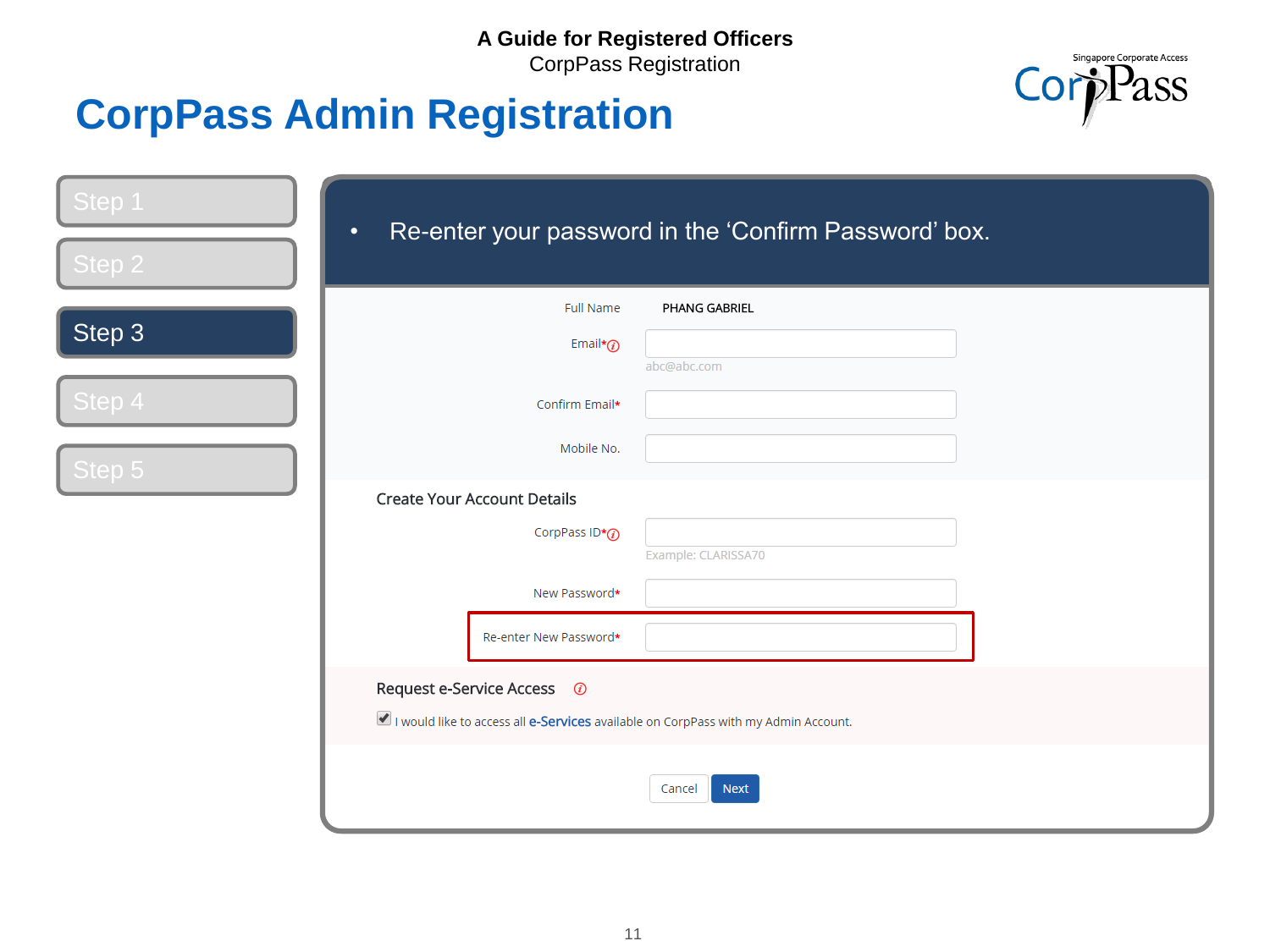# **CorpPass Admin Registration**



| Step 1<br>Step 2 | $\bullet$                                                                                                                                                | You can choose to be granted access to all digital services (currently<br>onboard and to be onboarded in future) for your CorpPass Admin account. |
|------------------|----------------------------------------------------------------------------------------------------------------------------------------------------------|---------------------------------------------------------------------------------------------------------------------------------------------------|
| Step 3           | <b>Full Name</b><br>Email* $\odot$                                                                                                                       | PHANG GABRIEL                                                                                                                                     |
| Step 4           | Confirm Email*                                                                                                                                           | abc@abc.com                                                                                                                                       |
| Step 5           | Mobile No.                                                                                                                                               |                                                                                                                                                   |
|                  | <b>Create Your Account Details</b><br>CorpPass $ID*(i)$                                                                                                  | Example: CLARISSA70                                                                                                                               |
|                  | New Password*                                                                                                                                            |                                                                                                                                                   |
|                  | Re-enter New Password*<br>Request e-Service Access <b><i>O</i></b><br>I would like to access all e-Services available on CorpPass with my Admin Account. | Cancel<br><b>Next</b>                                                                                                                             |

*Note: e-Service is also known as digital service*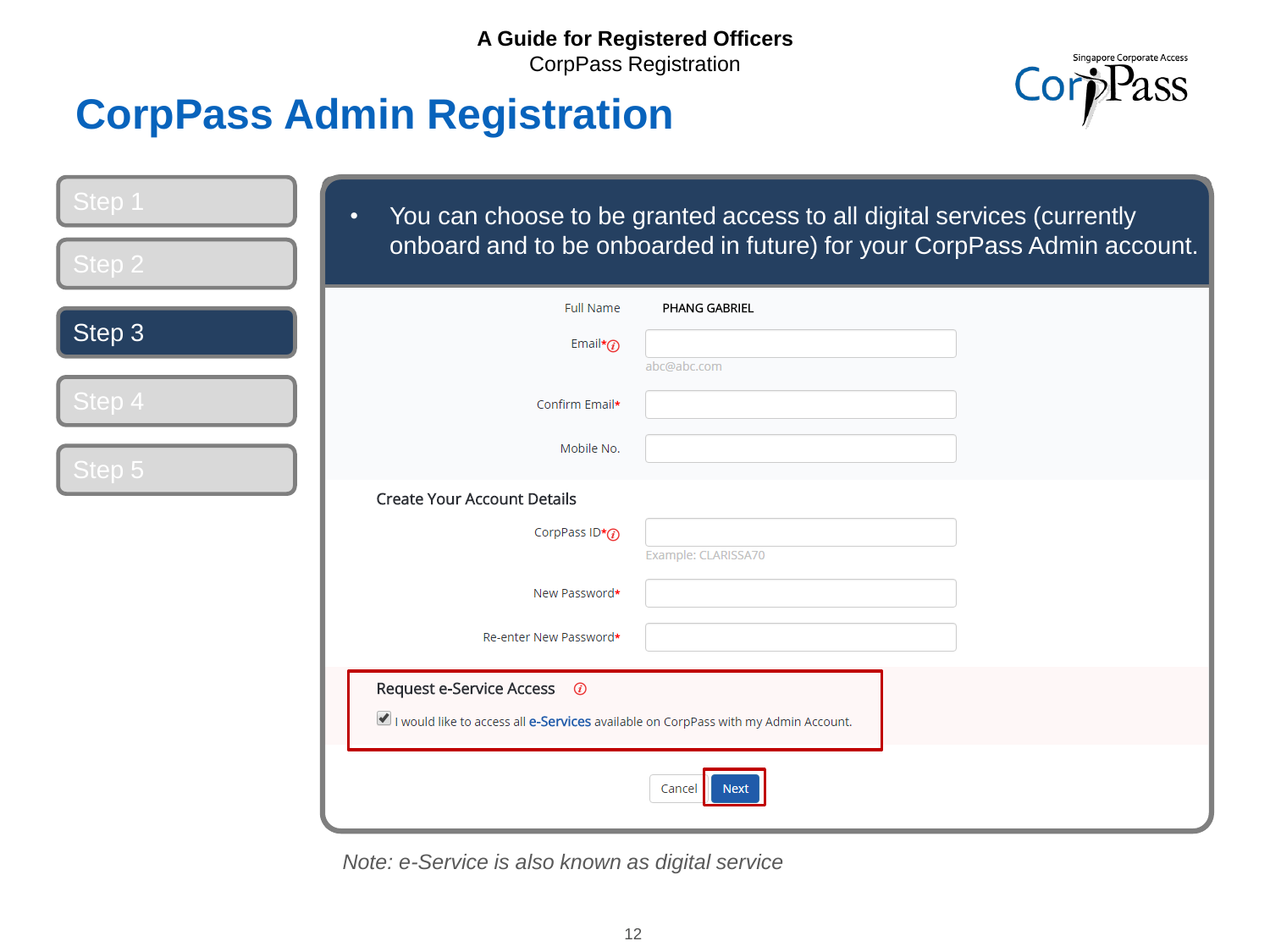#### **A Guide for Registered Officers**

CorpPass Registration



| Step 1             | $\bullet$                                                                                                            | Review your registration details before submitting. |                     |
|--------------------|----------------------------------------------------------------------------------------------------------------------|-----------------------------------------------------|---------------------|
| Step 2             |                                                                                                                      |                                                     |                     |
| Step 3             | Services<br>Help<br><b>About Us</b><br>Home                                                                          |                                                     | $\alpha$<br>Login & |
|                    | Home / Register Admin Account                                                                                        |                                                     |                     |
| Step 4             | Register Admin Account                                                                                               |                                                     |                     |
| Step 5             | $\overline{2}$<br><b>Enter</b><br>Review<br><b>Details</b><br>& Submit                                               |                                                     |                     |
|                    | Review the following information.<br>To amend your information after submission, you must submit a new registration. |                                                     |                     |
|                    | <b>Entity Detail</b>                                                                                                 |                                                     |                     |
|                    | Unique Entity Number (UEN)                                                                                           | 79039907E                                           |                     |
|                    | <b>Admin Contact Details</b>                                                                                         |                                                     |                     |
|                    | <b>Full Name</b>                                                                                                     | PHANG GABRIEL                                       |                     |
| <b>Scroll down</b> | Email                                                                                                                | PHANGGABRIEL@abc.com                                |                     |
| to continue        | Mobile No.                                                                                                           | 987654321                                           |                     |
|                    | <b>Account Details</b>                                                                                               |                                                     |                     |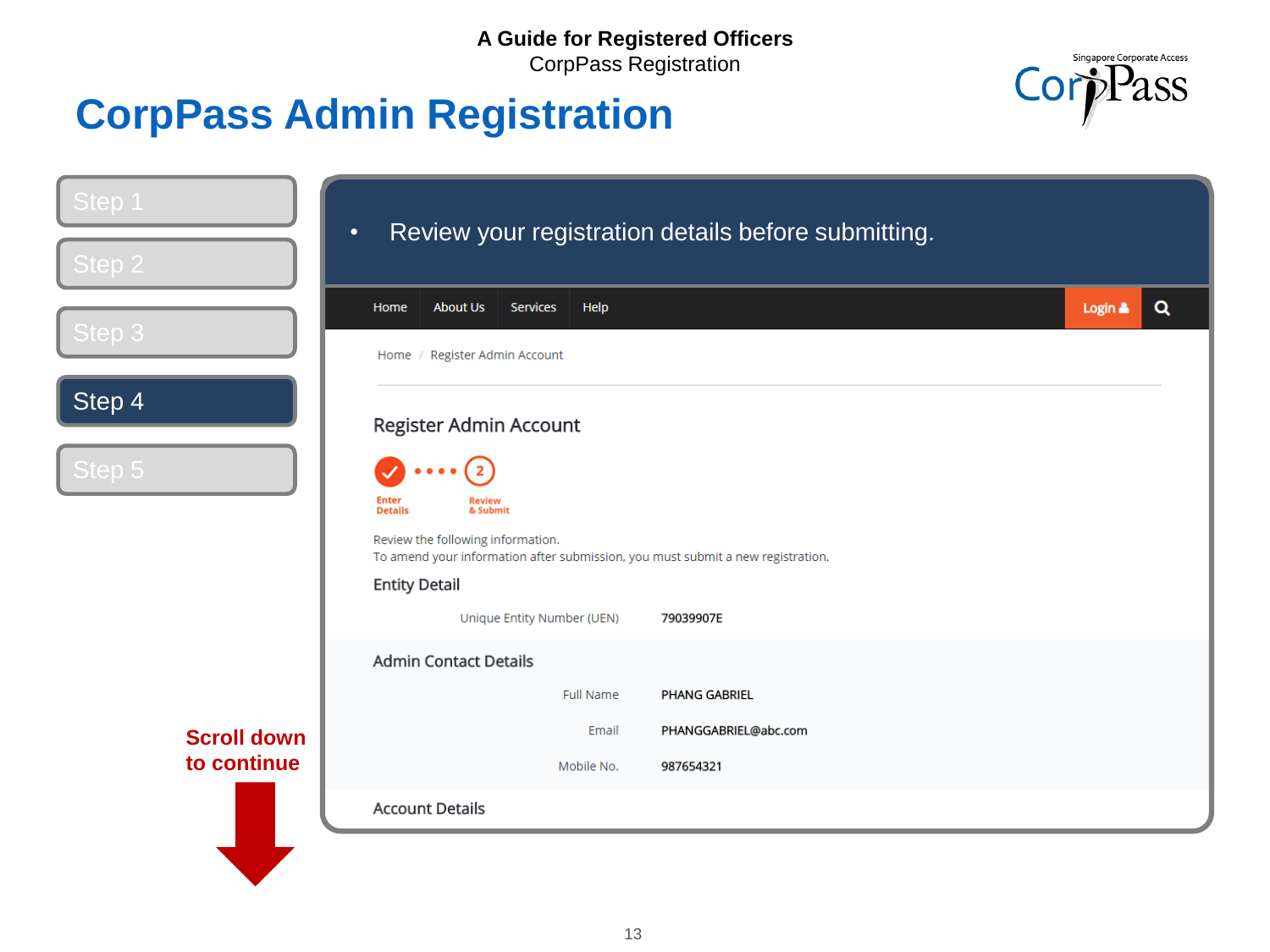

| Step 1 | $\bullet$                                                                                              | Read and agree to the 'Terms and Conditions', then click 'Submit'. |
|--------|--------------------------------------------------------------------------------------------------------|--------------------------------------------------------------------|
| Step 2 |                                                                                                        |                                                                    |
|        | <b>Entity Detail</b>                                                                                   |                                                                    |
| Step 3 | Unique Entity Number (UEN)                                                                             | 79039907E                                                          |
|        | <b>Admin Contact Details</b>                                                                           |                                                                    |
| Step 4 | Full Name                                                                                              | PHANG GABRIEL                                                      |
|        | Email                                                                                                  | PHANGGABRIEL@abc.com                                               |
| Step 5 | Mobile No.                                                                                             | 987654321                                                          |
|        | <b>Account Details</b>                                                                                 |                                                                    |
|        | CorpPass ID                                                                                            | GRABRIELPHANG87                                                    |
|        | e-Service Access<br>vivould like to access all e-Services available on CorpPass with my Admin Account. |                                                                    |
|        | I have read and given my consent to the Terms and Conditions.                                          | Back<br>Submit                                                     |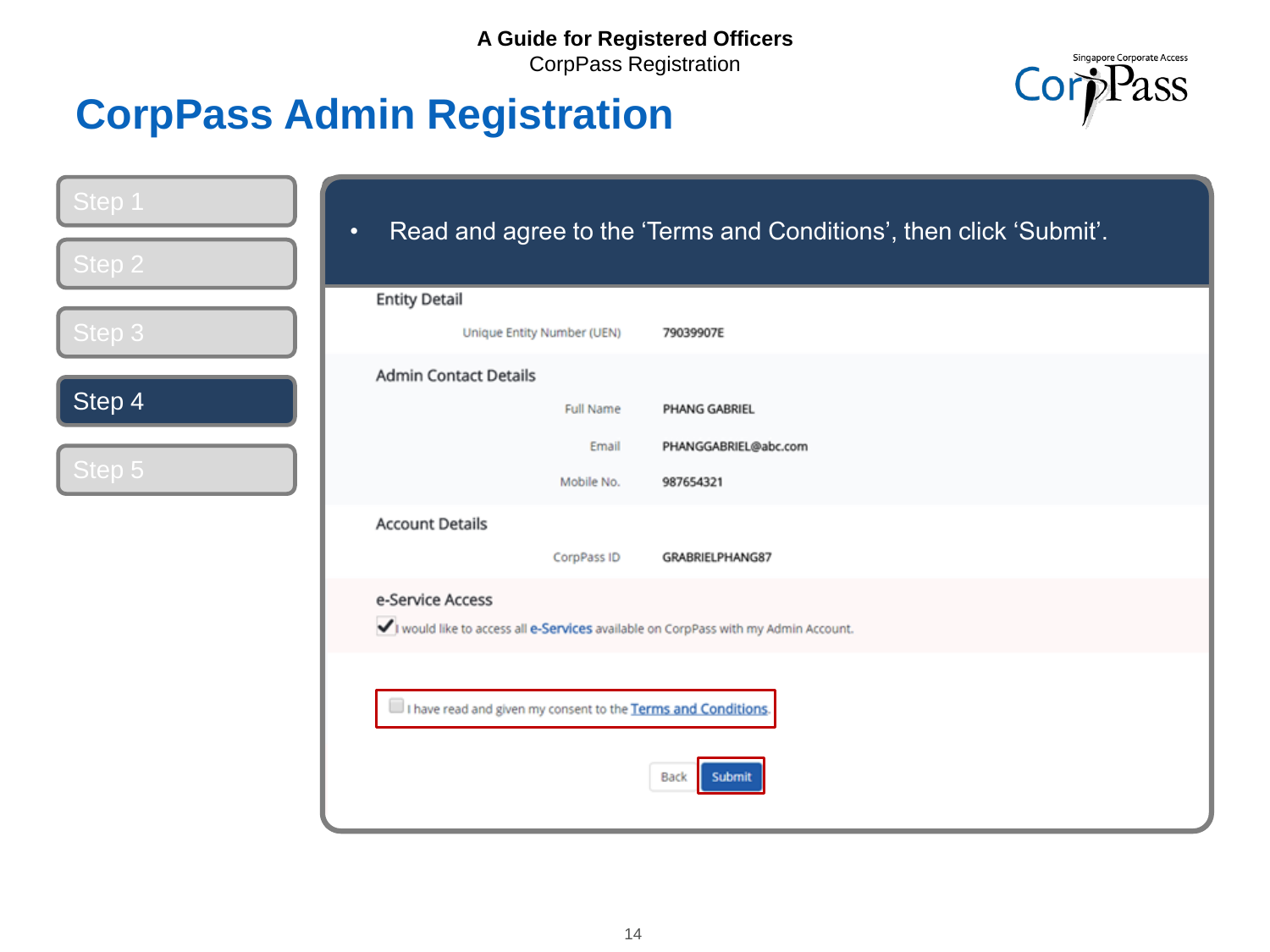

| Step 1<br>Step 2 | A confirmation message will indicate that your account is ready for use.<br>$\bullet$                     |         |          |
|------------------|-----------------------------------------------------------------------------------------------------------|---------|----------|
|                  | <b>About Us</b><br>Services<br>Help<br>Home                                                               | Login & | $\alpha$ |
| Step 3           | Home / Register Admin Account                                                                             |         |          |
| Step 4           |                                                                                                           |         |          |
| Step 5           | Your CorpPass Admin Account is ready for use.                                                             |         |          |
|                  | Next Step                                                                                                 |         |          |
|                  |                                                                                                           |         |          |
|                  | Log in to customise CorpPass<br>for your entity.<br>Select your entity's profile and view e-<br>Services. |         |          |
|                  |                                                                                                           |         |          |